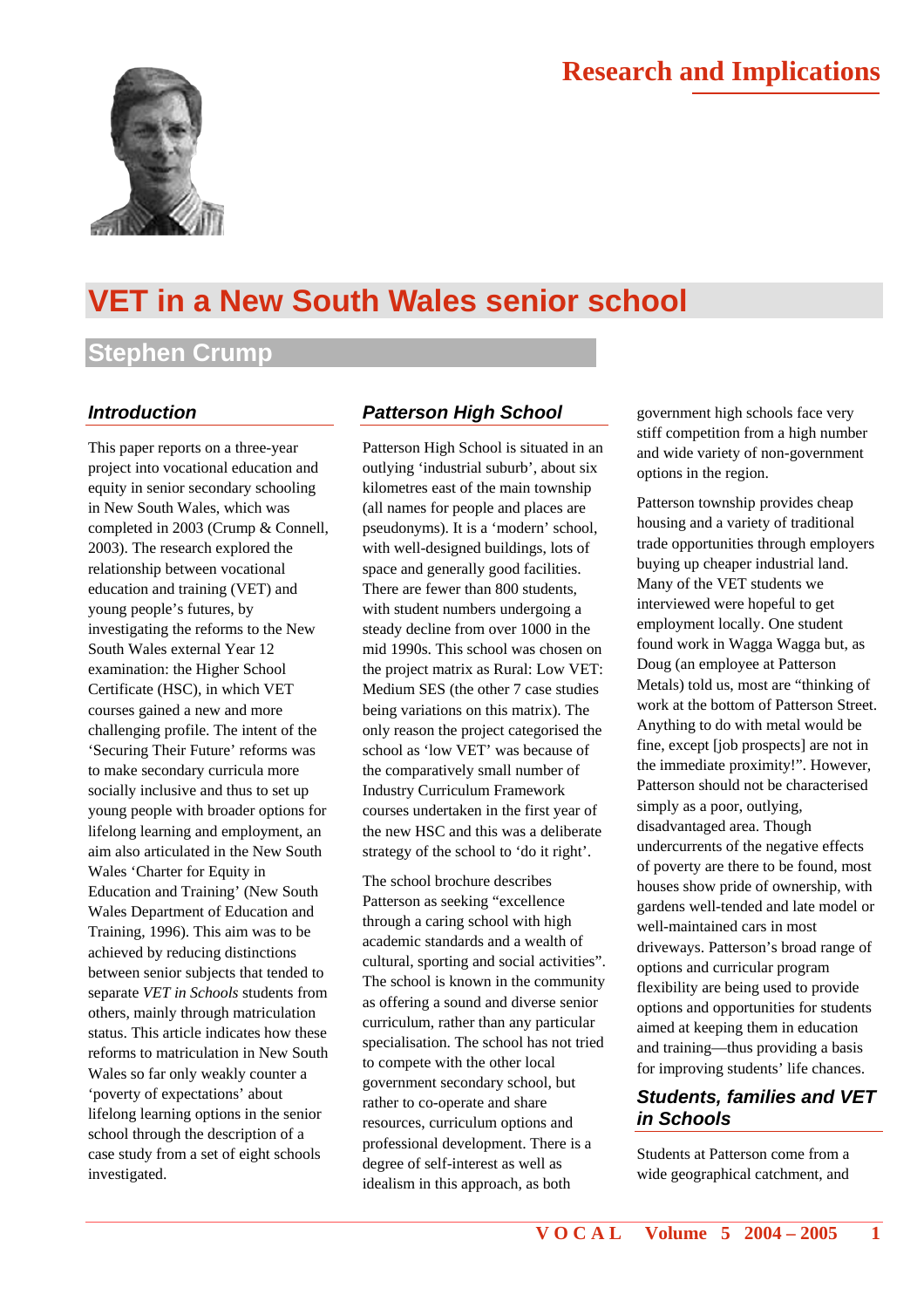# **Stephen Crump**

school zoning does not appear to operate as rigidly as it does for comprehensive government schools in most metropolitan areas: even in O'Connor (a town nearby of similar size to Patterson). Students travel up to an hour, and up to 50 kilometres, to get to Patterson, so it is very difficult to offer classes before or after school. The school organises itself so that every Thursday afternoon students are free to do a long block of their *VET in Schools*, attend Technical and Further Education (TAFE) for a VET course (called TVET) or go to a VET course at the other government school. Students are trustworthy enough, and therefore trusted to travel widely inside and outside school hours. The mix of academic achievement has changed and *VET in Schools* is seen as having "saved a lot of our kids", as Kath (a Hospitality ICF teacher) noted:

> When you look at a student, behaviour-wise, often kids who hated school before, [their] self esteem improves [now]. (VET is) a positive thing for all kids.

The school unobtrusively assists many students with costs for VET courses, so it is not surprising that the commitment of students to VET courses at Patterson is strong. There is a significant allocation of resources to VET and students become committed and loyal to these courses (and their teachers). Parents seem to encourage and value what their students are learning in VET. Deirdre, the mother of Emily, a Year 11 Hospitality student, told us her daughter wanted to be a solicitor.

> [However,]…she's probably worried about the situation of how to pay for it. [We're a] below average income family. Then she thought, "I'd love to teach health or aerobics"….She works at KFC [Kentucky Fried Chicken] and that's mainly because of our money problems….I can't provide her

with a fairy-tale ending. That's the way it is.

Emily's ambition to be a solicitor was not unrealistic, given that her mother's background is traditional middle class. But Emily's ambitions are unsustainable in her family situation. Deirdre told us: "When I was Emily's age, I wanted to get married and have children. That was my life's ambition. I didn't really care about anything else". Now Deirdre understands, with a degree of bitterness, that "My sister and I are nothing [laughs]. We're nothing, but yeah, you know".

While Deirdre sees her marital relationship as being based on love, class differences with her husband bring tensions to decisions about Emily's education. Despite all this, Deirdre sees Emily as different from herself—"I want her to stay that way. She's just great!"—and sees her as possibly Australia's first female prime minister ("...if she could get into Law!"). Emily had a friend who obtained a traineeship in Hospitality and, according to her mother, Emily was so envious and said, "She's so lucky. I would love that!". But her mother said, "No, you're not leaving school yet. Maybe after Year 12"!

This is one example of how a Patterson parent managed a difficult (though loved) daughter through a mix of humour and guidance through senior high school course and career options.

Deirdre's family represents a type at Patterson that finds *VET in Schools* attractive. The parents are semiprofessional or self-employed who have a lifestyle at or near Patterson that is different from the lifestyle and choices they would have made in a metropolitan area; that is, less than 'middle class' in the sense that living at or near Patterson generates a different environment, and thus different life choices, for them and their children. This raises the issue, already demonstrated for the United

Kingdom (Ball, Maguire & McCrae, 2000), where middle class students tend to 'take over' VET courses once the curricula become more 'academic' and mainstream, as in the new HSC in New South Wales. At Patterson, it was the case that the students doing VET courses increasingly came from families with some composition of middle class background and values, but VET was not necessarily just a second choice, filler or 'down time' subject for these students. Many other students doing VET were from families with at least one parent who had a professional or tertiary qualification.

One of the biggest surprises to both interviewers (given the stereotypes and labelling we were operating on) was to find out that some of the parents of students we interviewed, from farms for example, were highly qualified and widely talented people mixing middle class occupations—and Sydney weekday jobs—with a rural lifestyle. In the case of mothers interviewed, tertiary qualifications had fallen into disuse, though were there for use later on and as an example to their children. Most students at Patterson have parttime work to provide money to the family and themselves, and there is at least one example of a student with her/his own business. Not one student I interviewed felt that her/his friends saw her/him as 'second class' for taking VET classes. This may be a factor of being a small and close student body, but I believe there were broader factors at work.

#### *Discussion*

While the traditional divide between general and vocational education has been bridged at Patterson, there appeared to be an increasing individualisation and consumerisation of education, whereby people's choices are seen as a personal matter, not a community or social event. Education in Australia is being conceptually challenged as a public